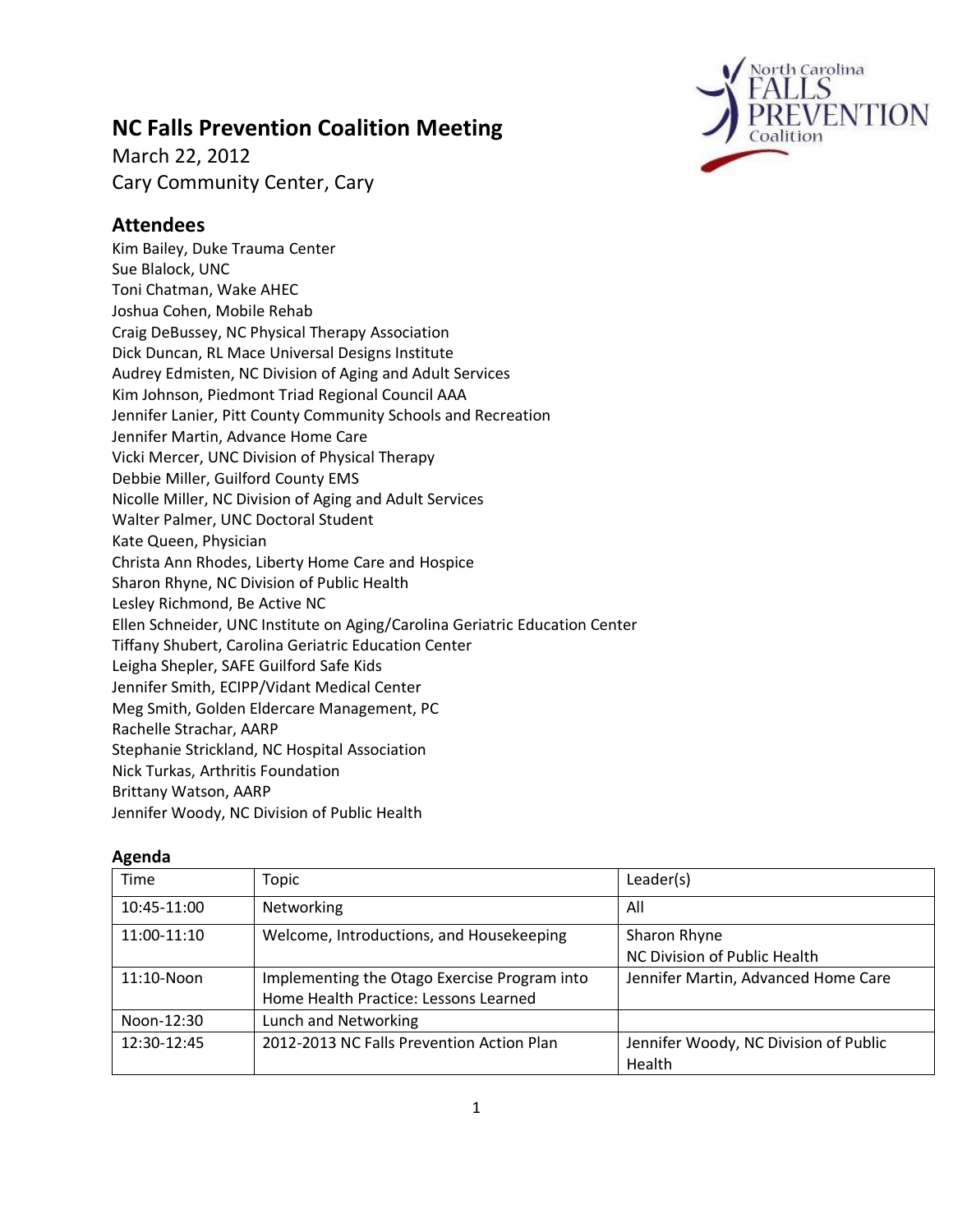| 12:45-1:30  | <b>Coalition Workgroup Breakouts</b>                                               | All                                        |
|-------------|------------------------------------------------------------------------------------|--------------------------------------------|
| $1:30-2:00$ | <b>Workgroup Reports and Discussion</b>                                            | All                                        |
| $2:00-2:20$ | <b>Falls Prevention Updates</b>                                                    |                                            |
|             | Carolina Geriatric Education Center (CGEC) Falls<br>Prevention Improvement Network | <b>Tiffany Shubert, CGEC</b>               |
|             | A Matter of Balance                                                                | Lesley Richmond, Be Active NC              |
|             | 2012 Falls Prevention Awareness Week                                               | Ellen Schneider, CGEC                      |
|             |                                                                                    |                                            |
| $2:20-2:45$ | Your Falls Prevention News                                                         | All                                        |
| $2:45-3:00$ | <b>Next Steps</b>                                                                  | Sharon Rhyne, NC Division of Public Health |

# **Welcome, Introductions and Housekeeping**

Sharon Rhyne, NC Division of Public Health, called the meeting to order and thanked Be Active NC for sponsoring lunch.

### **Implementing the Otago Exercise Program into Home Health Practice: Lessons Learned**

Jennifer Martin, Advance Home Care, gave an information presentation about Otago, an evidence-based fall prevention program, and her organization's experiences with implementing the program. Her presentation was sent with the meeting minutes.

Advance Home Care's falls are decreasing—they cannot necessarily contribute the decrease to Otago, but it is a positive trend.

### **2012-2013 NC Falls Prevention Coalition Action Plan**

Jennifer Woody, NC Division of Public Health, reviewed the 2012-2013 NC Falls Prevention Coalition action plan. The overall goal, "Reduce the unintentional falls mortality rate (per 100,000 population) from 8.9 (2009) to 8.0 by December, 2013" ties into the NC Injury Prevention Plan goal. The plan was sent with the meeting minutes.

### **Workgroup Breakouts**

#### **Community Provider Workgroup**

One of the recommendations from the group from the last session was to begin an environmental scan to identify all the falls resources in counties throughout the state. It was decided that job was a bit too nebulous, and also quite large, and that maybe efforts could be focused differently.

Mountain AHEC has just completed all training materials for a healthcare provider to train a community provider to do a falls risk screening. It was decided by the group that it may be a better use of time and resources to identify 2-3 healthcare providers who may want to take this project on. If they were tasked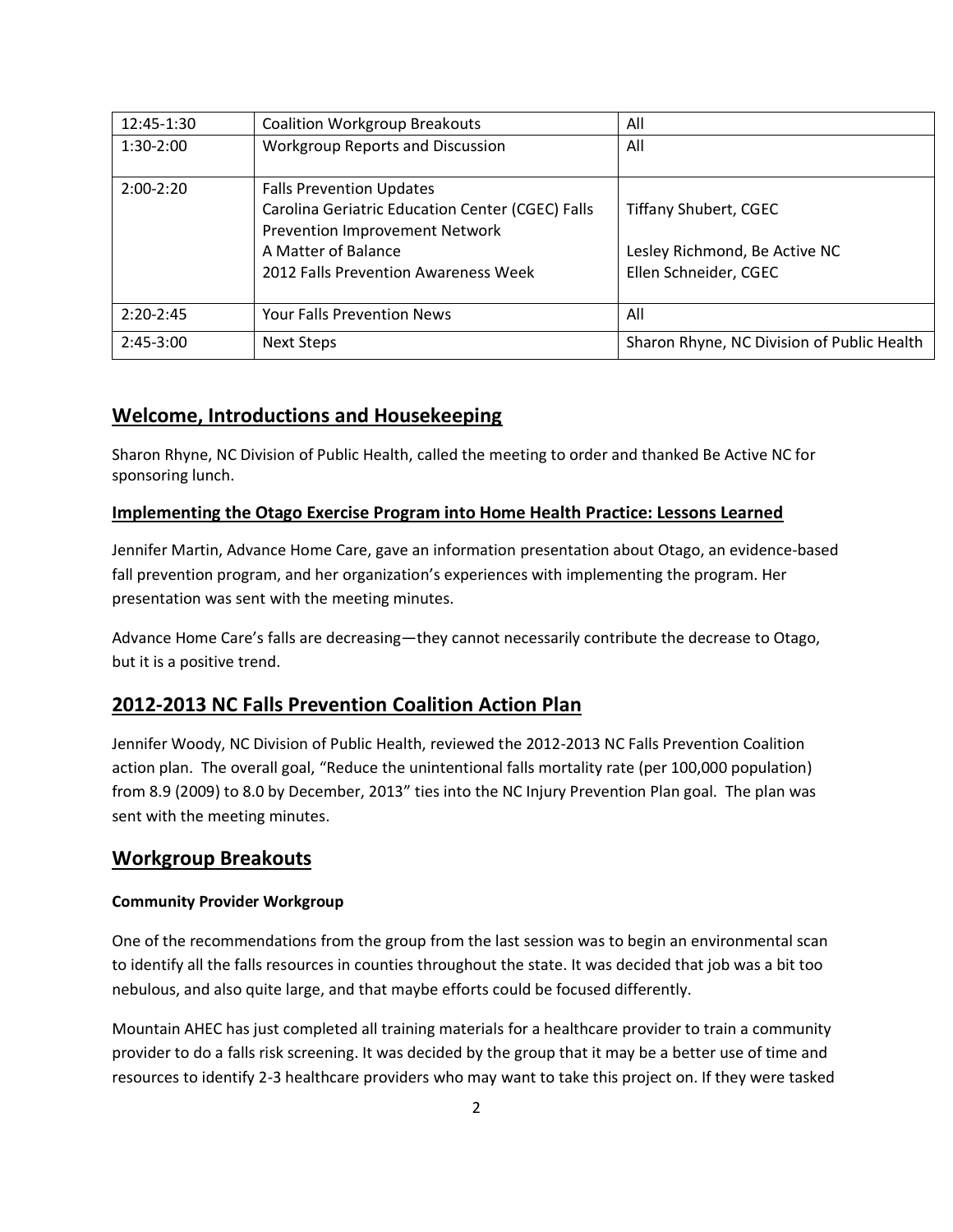to find a senior center to partner with, then the scan could be limited to the county of that senior center.

The group decided this was a reasonable use of time and Craig DeBussey and a representative from Liberty Home Care volunteered to take on this task. They were given the responsibility of contacting a senior center and setting up a date to offer a falls risk screening to their members. At the next meeting, we will regroup and figure out who will be doing the screenings, when they will be doing the trainings, and we will start to collect community-based resources.

One thing that was discussed extensively was "closing the loop". When a senior attends one of these falls risk screens it is set up that they are given a letter to give to their doctor, but there is no follow up to see if this happens. Christina Weaver attended the meeting by phone and she mentioned at their screenings they actually send a letter to the doctor of the person who was screened and she shared different strategies that she had used to accomplish this. There was some concern that if we did this it would look like self-referral, however it was also discussed that if the screening letter was accompanied by a community resource letter, and the physician could choose wherever they wanted to send the patient, that we would avoid this issue.

Tasks

- 1. Craig will check with Elderfit about screening sites
- 2. Jennifer will make sure her replacement at Liberty Home Care will also check about screening sites
- 3. Moses Cone Leigha Shepler and Christina Weaver will probably do a training
- 4. MAHEC will continue with the program and expand
- 5. Next meeting we will begin pulling together community resources and also create a timeline for the healthcare providers to offer trainings to the senior centers

#### **Advocacy for Supportive Policies and Environments Workgroup**

The workgroup decided that Falls Prevention Awareness Week (FPAW) will be held Monday, September 17th-Saturday, September 22<sup>nd</sup>. Ellen Schneider will obtain the Governor's Proclamation. We will again focus on a different falls prevention message (exercise for strength and balance, medications management, home safety, etc.) each day of the week.

We need to find a person who has fallen (or their caregiver) and would be willing to be interviewed or would provide a quote. Additionally, we could interview an EMS person who picks up frequent fallers.

We will publicize FPAW this year by using social media and asking organizations to place information on their FaceBook pages. We will send out the FPAW survey questions earlier so that organizations can collect information to address the questions.

A team is working on a template for a walkability audit and a news release. The walkability audit is based on the AARP "Create the Good" walkability tool with a few additional questions regarding falls.